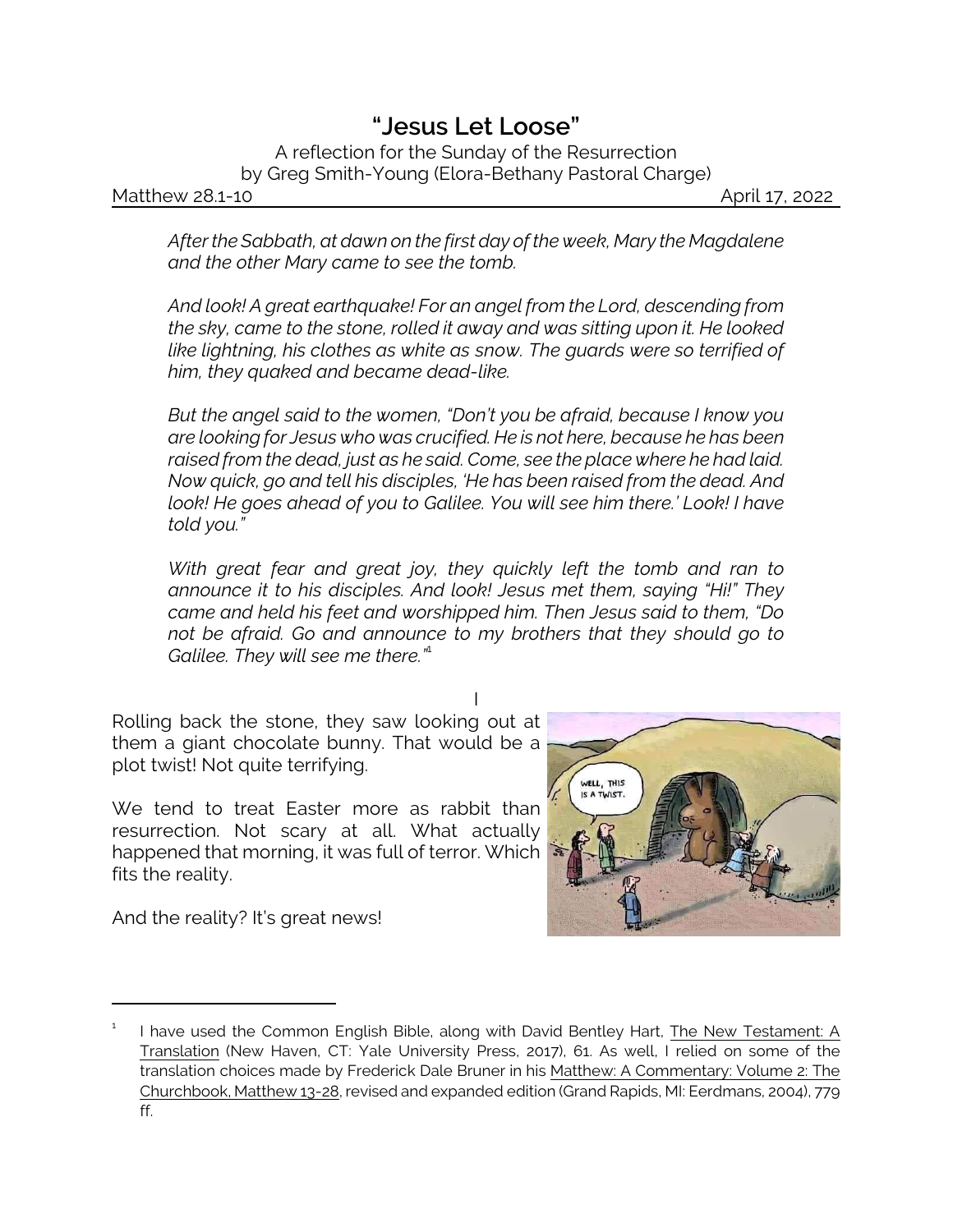This was written as a prayer for early Easter Sunday morning before sunrise:

*O God . . . may we so wait, enclosed in your darkness, that we are ready to encounter the terror of the dawn, with Jesus Christ.*<sup>2</sup>

"The terror of the dawn." Does the sunrise scare you? The dark, sure. By daylight you can see more clearly. Which can be more terrifying.

Imagine those two Marys as that day dawns. I'm sure they are still terrorized by the horrors of Friday. While others had fled, they had stayed at hand with Jesus, through to his excruciating end.

Until then, they had hoped. Now they are going to his grave, their nightmare.

Sunrise reveals the day. Another day without. . . . Who are you terribly missing? Another day since.... What was your dream, now lost? Another day with.... What quilt, shame, burden do you carry? At night we can close our eyes. By day we're forced to see.

Nowadays we're forced to see lots. Like, we're not as "all in this together" as we'd thought. And we can't even agree about how to disagree. And racial bigotry bubbles away. And our beloved country is not so lovely. And invasions are still the world's way. And vows of "never again" are hollowed out with each new genocide. And things aren't necessarily getting better. And progress can't be assumed. And human nature—our nature—persists with an ugly steak. Many of us were hiding within sweet dreams, and dawn rips the covers away.

Ahead, the grave. We had hoped. . . . But Jesus is dead and buried, guarded and sealed shut. Terror keeps dawning.

II

What happens next is an apocalypse.

That word literally means, "uncovering." Something we were not seeing, were not able to see, God "apocalypses." God suddenly shows us.

God's apocalypse seismically shakes the earth, so whatever we had been standing on is no longer sure. God's apocalypse seismically shakes our cool confidences, rendering our guards as good as dead. God's apocalypse is an eye-clearing, truth-clarifying, foundations-uplifting unveiling. Look! See! God rips our covers away.

<sup>2</sup> From the service for the Easter Vigil, in Celebrate God's Presence: A Book of Services for the United Church of Canada. (Toronto, ON: United Church Publishing House, 2000), 183.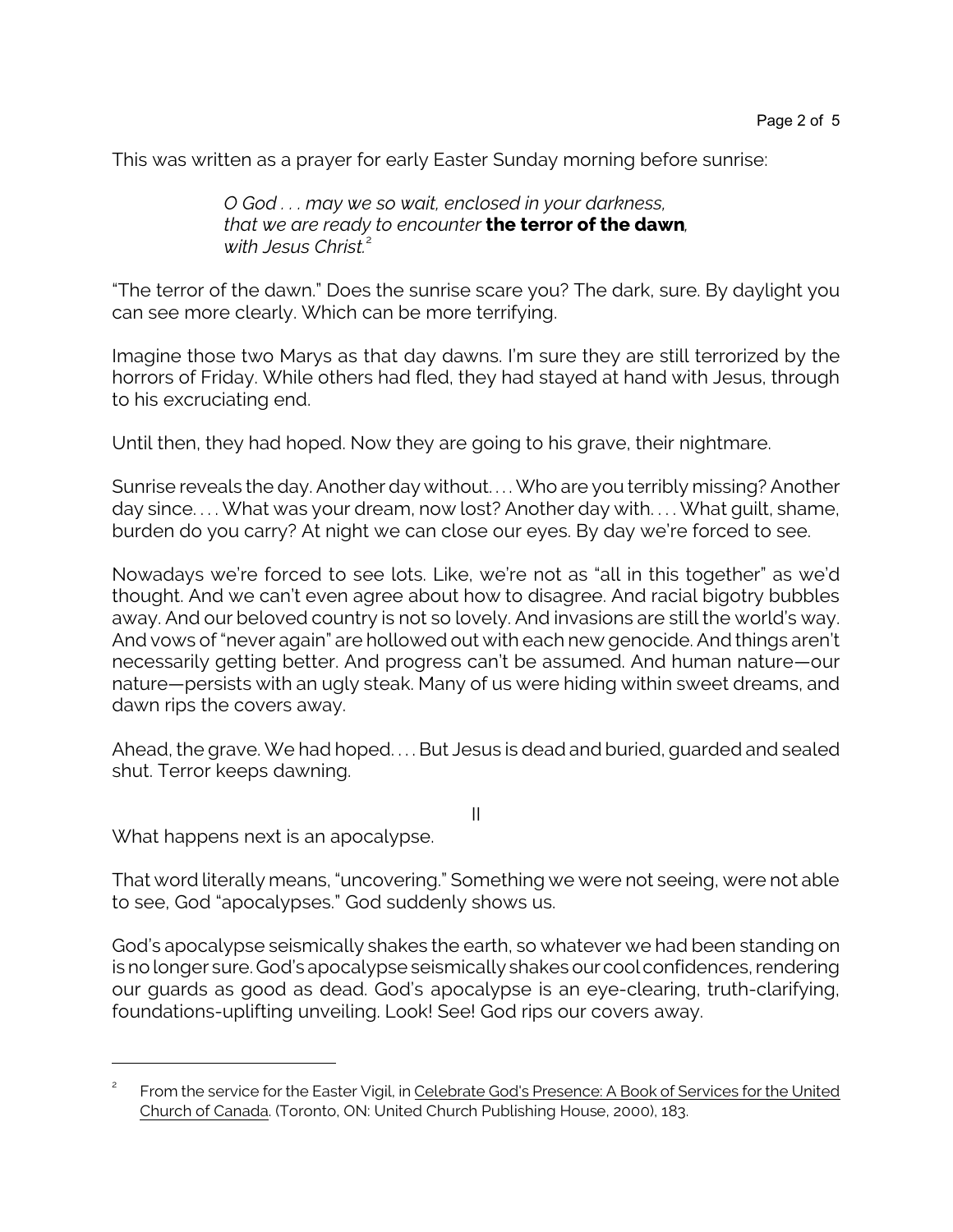Is this good? Are you glad? If it is God doing it . . . trust.

All that happens that morning is so we can see what we never imagined. (Sure, Jesus said it would happen. Did anyone believe him?)

First, the stone rolling back. It's not about letting Jesus out. The no-longer-dead man has already walked.<sup>3</sup> Moving the stone is so we can see in, and see for ourselves. This tomb is full of emptiness. Jesus is not here anymore.

Then, the stone-roller. There is nothing chocolate-bunny about this angel. Pure brightness, perched atop the rock. The graveyard shift freaks out with fear.

*"Don't you be freaking out too!"* the angel tells these disciples. *"Remember why you're here. Looking for crucified Jesus. No need to fear. He has gotten up and got out. Look here! Now go. You've got word to spread. Tell them to go back to where you're all from, up in Galilee. There he will be. You'll see! I'm telling you. Now it's yours to tell."*

Jesus is on the loose.

With that these Marys, they become part of the apocalypse, the uncovering so others can see. Listen to them, so you can see too.

III

*"Do not be afraid!"* the angel said. Fat chance of that. You're not going to whistle your way through the apocalypse. Not yet.

Now, however, their fear is different. Leaving behind the slowly un-dying soldiers, Mary and Mary sprint away to do their job. They still have mega-fear, it says. Also gimongous joy.

Can you hold the two together, fear and joy?

Have you stood at the front, and heard someone say, *"I now pronounce you married?"* Joy. Fear. Ever held a newborn? Joy. Fear.

Mary and Mary, what joy fills them with fear? That it could be true? That it's too good

On the sequence of the stone rolling, the 4 Gospel accounts vary. Mark, Luke, and John tell us that the stone had already been moved when the women arrived (see Mark 16.4; Luke 24.2; John 21.1). Matthew alone relates that the stone was rolled away after their arrival. We need not feel any urgency to harmonize these variations, nor the others that exist in the biblicalrecord. It all has the feel of eyewitnesses trying to relate and make sense of a necessarily confusing experience. Instead of "getting their stories straight," these eyewitnesses stuck to the most important truth: the tomb was empty, and they saw Jesus. About this, they all agree.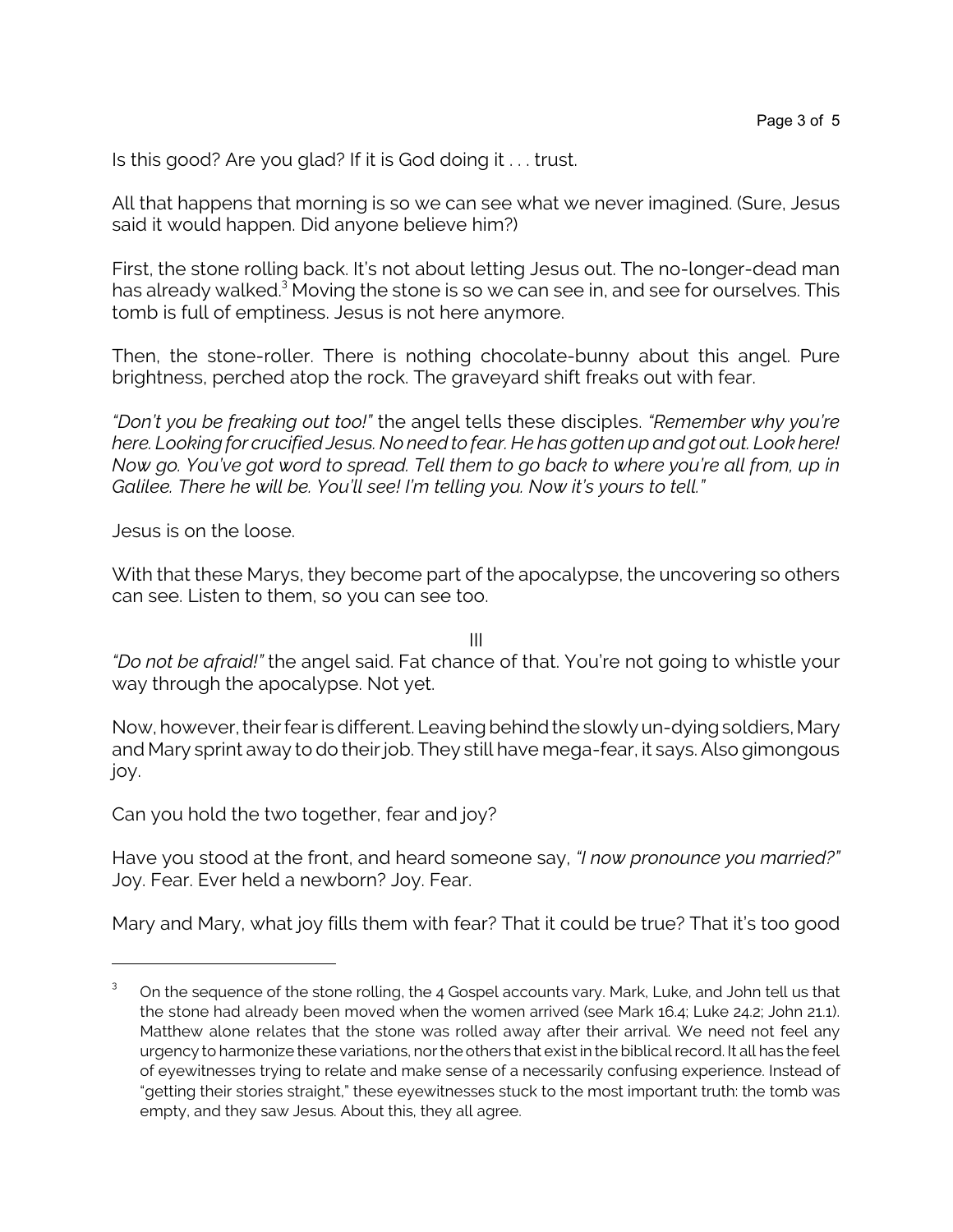## to be true?

Because if God has raised Jesus from the dead. . . . It's not just that God has done some wacky, wonderful thing here. If God has, once and for all, raise this Jesus from the dead, then God is pretty much saying, *"What this Jesus has been all about, I the Lord God Almighty am all about."*

This Jesus sets the table for those kept away. Turns out, that's a God-thing. This Jesus turns water into wine to keep the party going. That's a God-thing! This Jesus forgives the most wicked offender. This Jesus makes right even those who have done most wrong. This Jesus tangles with the highest power; this Jesus serves the lowest slave. This Jesus brings down the puffed up; this Jesus lifts up the trodden-down.

This Jesus charges into battle on a donkey, and commands "Love your enemy." This Jesus makes a right-royal mess in the religious marketplace. This Jesus breaks the bread of liberation, pours the cup of salvation, and says "It's me!"

This Jesus cannot even carry his own cross, with his broken and bleeding body. They hang him on it. As they mock him, this Jesus dies.

All this that Jesus does, is God's thing. For God raised this Jesus from the dead.

Joy! Scary! And now, he's let loose!

IV The Marys don't get far before they find out.

[cheery] *"Hi!"* 

[shocked] *"Jesus!"*

[worshipping] *"My God! Jesus!"*

*"Don't be afraid*," Jesus tells them this. Think about it. They'd seen him punctured and torn, dead and buried. Now he stands there saying, *"Don't be afraid."* They've just experienced a seismic apocalypse. *"Don't be afraid."* The angel told them, *"Don't be afraid."* Did not work. They've got joy down in their heart, but fear still fills them.

*"Don't be afraid."* Now it's Jesus saying it. To them. To you. You don't have to be afraid. It's Jesus with you.

With Jesus now, we can live unafraid. He's on the loose. So wherever you are, there he is.